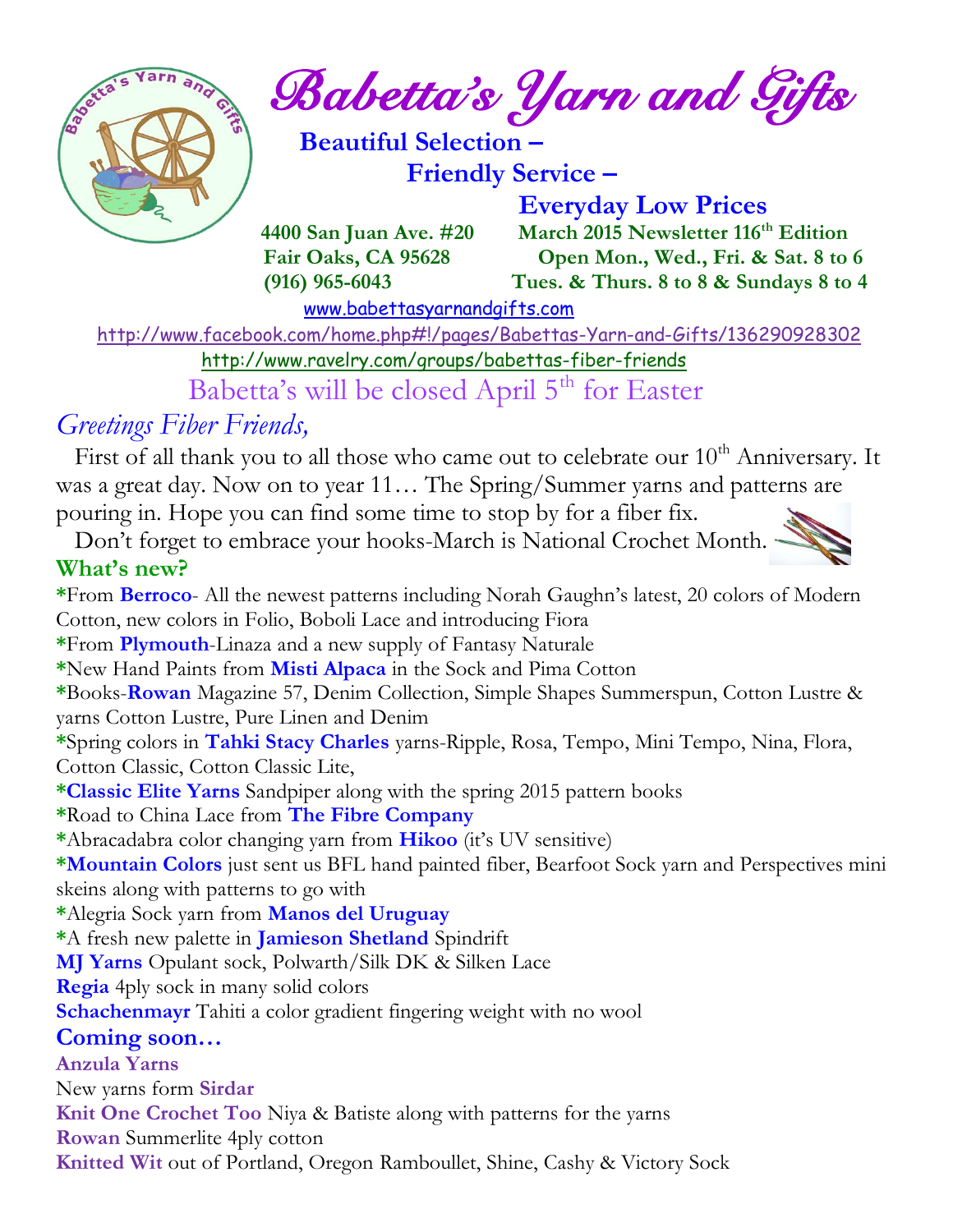## **Celebrate 3/14/15 "Pi Day" at Babetta's 1 to 3pm**



Bring Pie and join us in a **Pie Potluck** to honor this once in a lifetime numerical coincidence. Coffee, tea, plates, & utensils provided. **Workshop- Elizabeth Zimmerman's ½ a Pi Shawl 11am-1pm**  Come to Gustine's 2 hour workshop to learn about Elizabeth Zimmerman's Pi Shawl designs and how to create your own. Suggested yarn Misti Alpaca Sock and size 6 to 8 needles. You'll receive 10% off materials. Class fee \$25

# **Save the date: April 29th Anzula Trunk Show 3pm to 6pm**

# **Classes for April 2015 at Babetta's**

 *In our project classes you can learn to knit anything from scarves to socks to felted purses to lace shawls to hats to sweaters. Pick your project and join in the fun. Our knitters inspire each other to try new things by sharing ideas and showing off their latest creation. Sign up for one of our classes and you will receive a coupon for 10% off.*

 **Pre-registration is required as class sizes are limited. Please choose your dates carefully. Because of scheduling conflicts and complications, make-up classes will only be allowed under special circumstances and individual consideration.**

#### **Tuesdays April 7, 14 & 21**

Knitting Project 10am – 11:30am fee \$50 Knitting Project 6pm – 7:30pm fee \$50

**Wednesdays April 8, 15 & 22** Knitting Project 1pm – 2:30pm fee \$50 Knitting Project 3:30pm- 5pm fee \$50

### **Thursday April 9, 16 & 23**

Knitting Project 6pm – 7:30pm fee \$50 Knitting Project 10am – 11:30am fee \$50 **Saturdays April 11, 18 & 25** Knitting Project 4pm – 5:30pm fee \$50.

#### **Private Lessons**

Knitting or Crochet \$20 an hour Group Knitting or Crochet Private lessons \$15 an hour per person. Spinning or weaving \$25 an hour Group rates are \$20 an hour per person. 50% deposit required when scheduling. Cancellations with less than 24 hour notice will forfeit deposit with exceptions for emergencies. Other cancellations can be transferred to rescheduled lessons or store credit.

### **Charity Knitting Group**

 How would you like to do some charity knitting/crocheting with a lovely group of people? **"The Purls of Fair Oaks"** meets the second Thursday of every month from 10am to noon here at **Babetta's.** This wonderful group of knitters makes newborn hats for local hospitals as well as other local charity groups. If you'd like to come join the group there's always room for more. This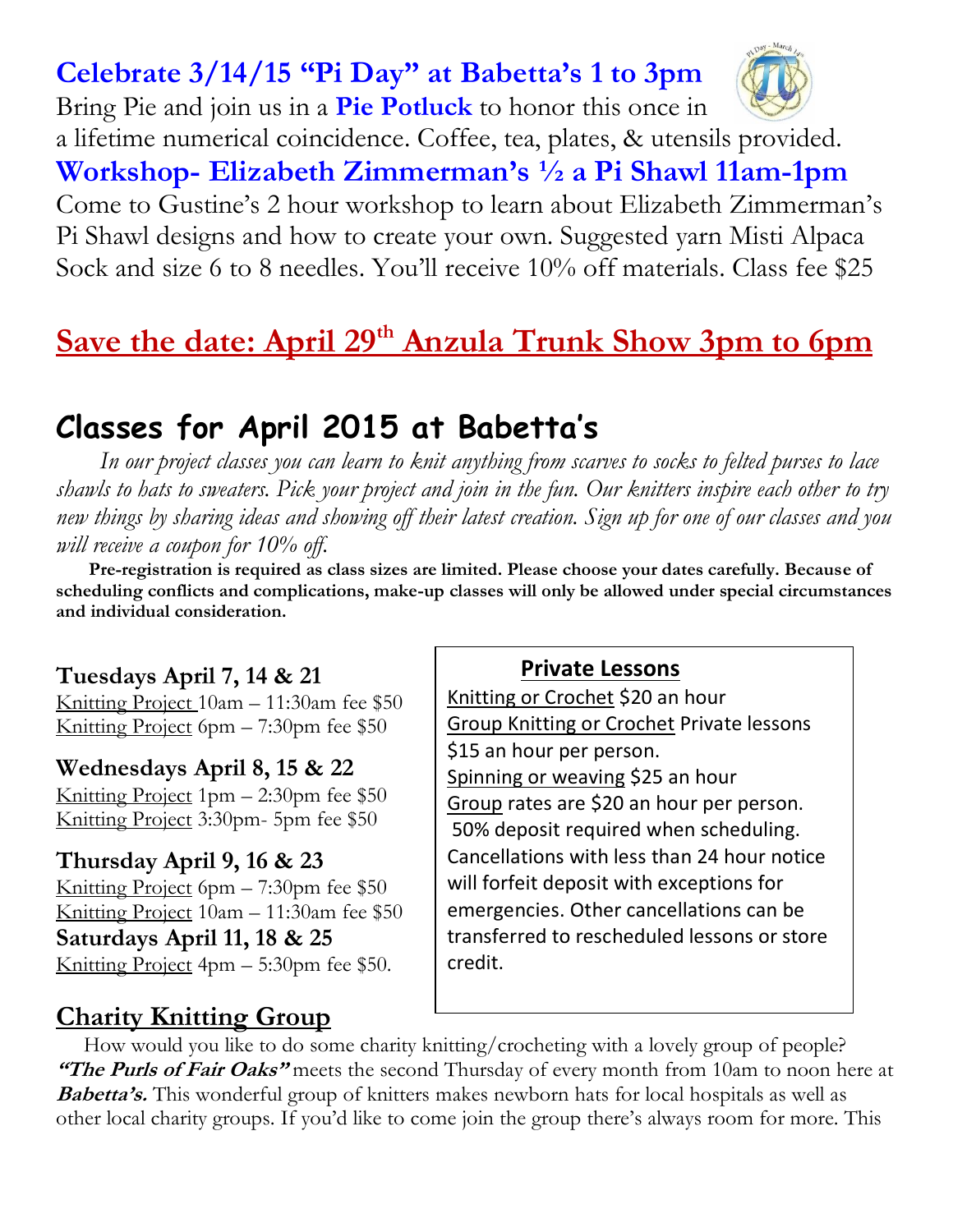month's date is March 12. If you'd like to drop off any knitted or crocheted donation items you can do that at any time and I will pass them on.

 For those of you interested in entering the craft competition at the California State Fair, here's the link for dates and requirements. <http://www.castatefair.org/wp-content/uploads/2015/01/CA-Crafts-Final-2.2.pdf>

Don't forget about our ongoing "Food Drive" Bring a non-perishable food item on your next visit and you'll be entered to win a \$25 Babetta's Gift certificate. These items are distributed in our own community to those in need.

**Alice's Embrace has really grown since its inception. Read about this wonderful organization and how you can join in making gifts for those suffering with Alzheimer's.** <http://www.alicesembrace.com/>



# **Linen Stitch crochet wrap**



Materials: 1 ball each 5 colors of Sublime Luxurious Aran Tweed a machine washable cotton/wool blend, size I hook.

I used colors A-#369, B-#368, C-#372, D-#366, E-#365

Pattern note: After the first row this piece is worked on the right side only so that it is reversible and the fringe is created as you go.

With color A chain 150 turn

**Row 1**:sk 1 ch, (sc, ch 1, sk 1) repeat across ending with a sc, break yarn leaving an 8" tail (after this row you will not be turning to start the following rows)

**Row 2**: attach color B leaving an 8" tail, ch 2, (sk 1, sc, ch 1) repeat across ending with a sl st in the beginning ch of the previous row, break yarn leaving an 8" tail

**Row 3**: attach color C leaving an 8" tail, repeat row 1

**Row 4**: attach color D leaving an 8" tail, repeat row 2

**Row 5**: attach color E leaving an 8" tail, repeat row 1

Continue color sequence repeat while alternating rows 1 & 2 until you have done a total of 9 color sequence repeats. Divide remaining yarn to add to existing fringe. I added an extra piece every other strand.